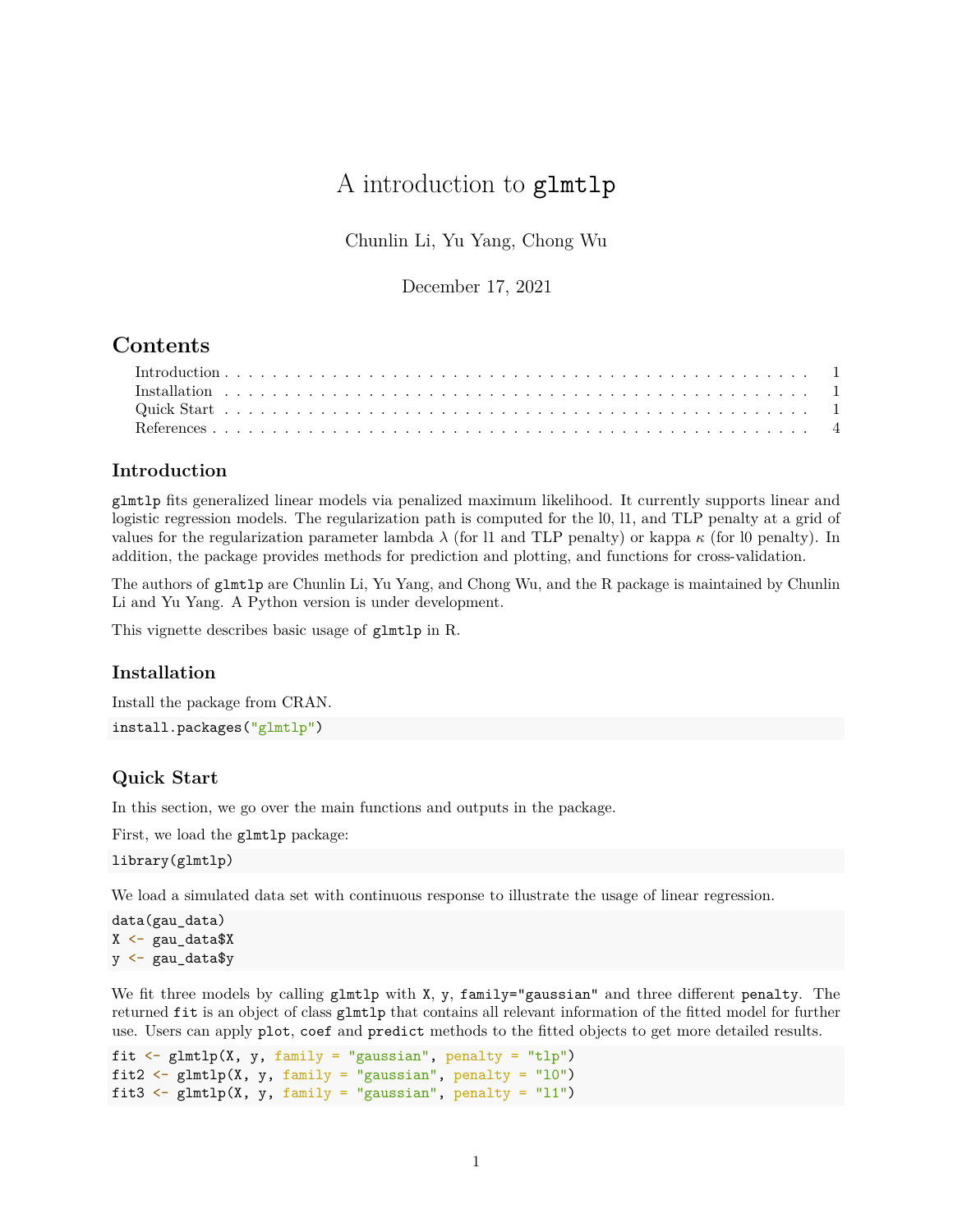We can visualize the coefficients and the solution path by executing the plot method. The output is a ggplot object. Therefore, the users are allowed to customize the plot to suit their own needs. The plot shows the solution path of the model, with each curve corresponding to a variable. Users may also choose to annotate the curves by setting label=TRUE. xvar is the index variable to plot against. Note that for "l1" or "tlp" penalty, xvar could be chosen from c("lambda", "log\_lambda", "deviance", "l1\_norm"), and for "l0" penalty, xvar could be chosen as "kappa".



plot(fit, xvar = "lambda")

We can use the coef function to obtain the fitted coefficients. By default, the results would be a matrix, with each column representing the coefficients for every  $\lambda$  or  $\kappa$ . The users may also choose to input the desired value of  $\lambda$  or  $\kappa$ . Note that the user-supplied  $\lambda$  or  $\kappa$  parameter should be in the range of the parameter sequence used in the fitted model.

coef(fit)

| $\cdot$ $\cdot$ $\cdot$ |              |           |           |           |                                                   |                            |            |
|-------------------------|--------------|-----------|-----------|-----------|---------------------------------------------------|----------------------------|------------|
| ##                      |              | 1.32501   | 1.23571   | 1.15242   | 1.07475                                           | 1.00232                    | 0.93477    |
|                         | ## intercept |           |           |           | $-0.2428484 - 0.1352757 - 0.0235558 - 0.02355059$ | $-0.05190855 - 0.05192106$ |            |
| ## V1                   |              | 0.0000000 | 1.2224980 | 1.2400538 | 1.24005913                                        | 1.27181076                 | 1.27178077 |
| ## V2                   |              | 0.0000000 | 0.0000000 | 0.0000000 | 0.00000000                                        | 0.00000000                 | 0.00000000 |
| ## V3                   |              | 0.0000000 | 0.0000000 | 0.0000000 | 0.00000000                                        | 0.00000000                 | 0.00000000 |
| ## V4                   |              | 0.0000000 | 0.0000000 | 0.0000000 | 0.00000000                                        | 0.00000000                 | 0.00000000 |
| ## V5                   |              | 0.0000000 | 0.0000000 | 0.0000000 | 0.00000000                                        | 0.00000000                 | 0.00000000 |
| ## V6                   |              | 0.0000000 | 0.0000000 | 0.0000000 | 0.00000000                                        | 0.93236905                 | 0.93231995 |
| ## V7                   |              | 0.0000000 | 0.0000000 | 0.0000000 | 0.00000000                                        | 0.00000000                 | 0.00000000 |
| ## V8                   |              | 0.0000000 | 0.0000000 | 0.0000000 | 0.00000000                                        | 0.00000000                 | 0.00000000 |
| $\cdot$                 |              |           |           |           |                                                   |                            |            |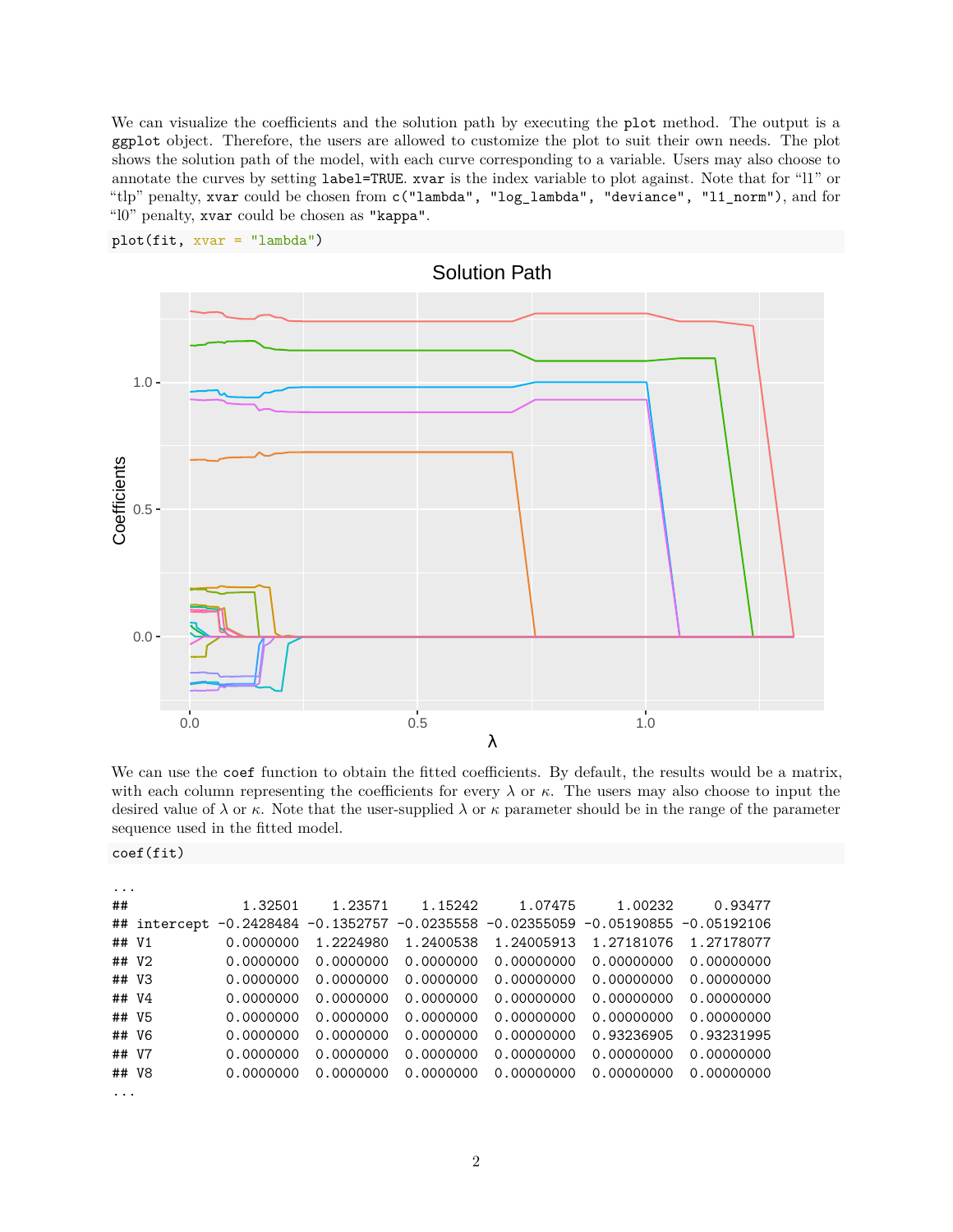```
...
## intercept V1 V2 V3 V4 V5
## 0.03012329 1.25295108 0.00000000 -0.18639467 -0.15726983 -0.19310409
## V6 V7 V8 V9 V10 V11
## 0.91543631 0.00000000 0.01275199 0.00000000 0.70521331 0.19432176
## V12 V13 V14 V15 V16 V17
## 0.01640360 0.00000000 0.17320713 1.16204702 0.00000000 0.00000000
## V18 V19 V20
## 0.00000000 -0.19471461 0.94229082
NA
NA
...
```
In addition, we can make predictions by applying the predict method. For this, users need to input a design matrix and the type of prediction to be made. Also, users can provide the desired level of regularization parameters or the indices of the parameter sequence. If neither is provided, then the prediction will be made for the whole lambda or kappa sequence.

predict(fit,  $X[1:5, ]$ , lambda = 0.1)

 $coef(fit, lambda = 0.1)$ 

```
## [1] 0.09972438 2.66195238 -1.33516956 0.33721013 -2.63615326
predict(fit, X[1:5, ], which = 10) # the 10th lambda in the lambda sequence
```

```
## [1] 0.1906092 2.2279251 -1.4255474 0.9313526 -2.8151620
```
Cross-validation can be implemented by cv.glmtlp to find the best regularization parameter. cv.glmtlp returns a cv.glmtlp object, a list with all the ingredients of the cross-validated fit. Users may use coef, predict, and plot to further check the cross-validation results.

cv.fit  $\leq$  cv.glmtlp(X, y, family = "gaussian", penalty = "tlp")

The plot method will plot the deviance against the parameter sequence. The vertical dashed line shows the position of the index where the smallest CV error is achieved, and users may also choose to omit it by setting vertical.line = FALSE. Again, the output is a ggplot object, so users are free to make modifications to it.

plot(cv.fit)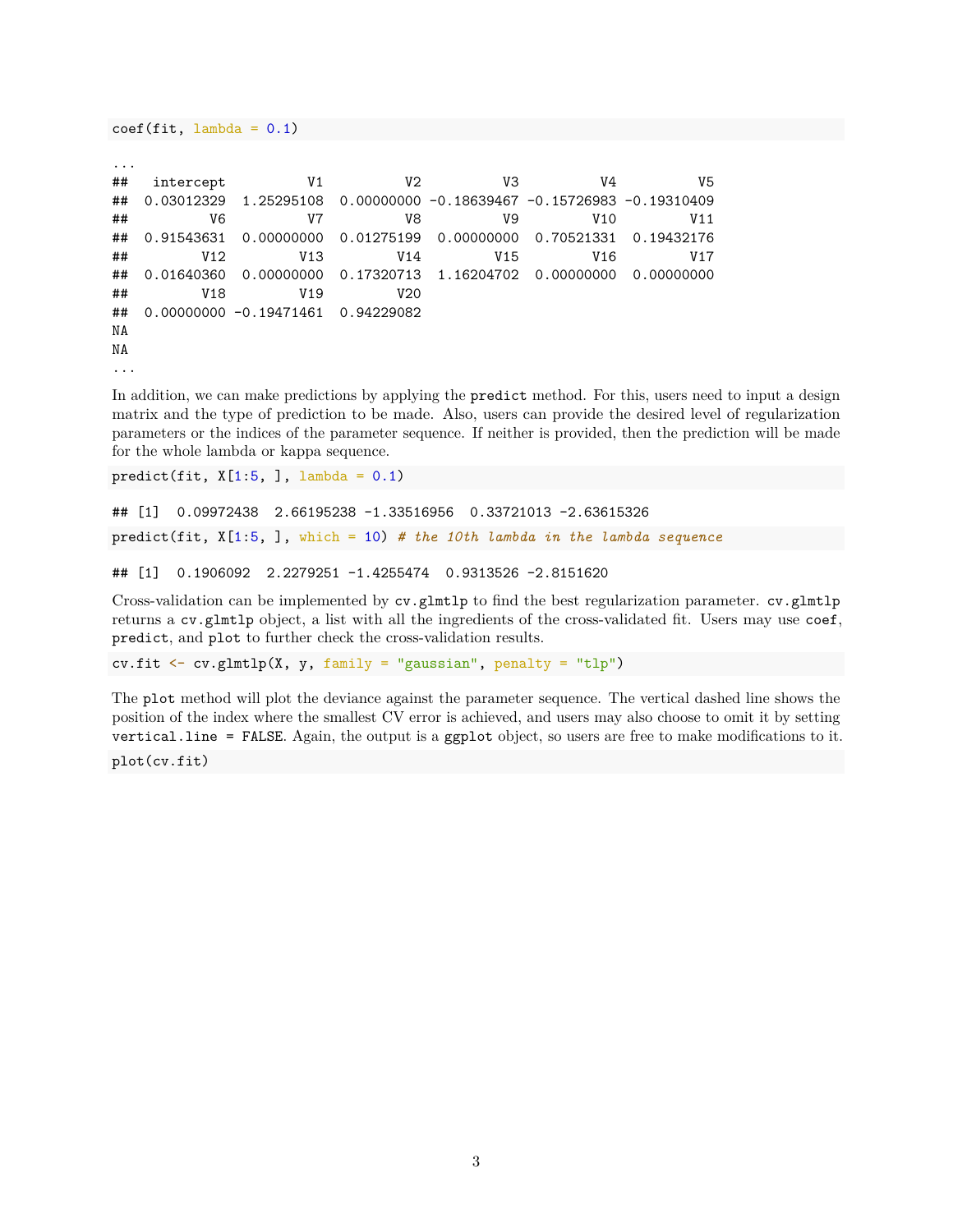



The coef and predict method by default use the parameter that gives the smallest CV error, namely, which = cv.fit\$idx.min.

coef(cv.fit)

| ## | intercept                                                       | V1                                                                  | V2              | VЗ              | V4              | V5              |  |  |  |  |  |
|----|-----------------------------------------------------------------|---------------------------------------------------------------------|-----------------|-----------------|-----------------|-----------------|--|--|--|--|--|
|    | ## -0.009680572 1.240219359 0.000000000 0.000000000 0.000000000 |                                                                     |                 |                 |                 | 0.000000000     |  |  |  |  |  |
| ## | V6                                                              | V7                                                                  | V8              | V9              | V10             | V <sub>11</sub> |  |  |  |  |  |
| ## |                                                                 | $0.883196644$ 0.000000000 0.000000000 0.000000000 0.725708266       |                 |                 |                 | 0.000000000     |  |  |  |  |  |
| ## | V <sub>12</sub>                                                 | V <sub>13</sub>                                                     | V <sub>14</sub> | V <sub>15</sub> | V <sub>16</sub> | V17             |  |  |  |  |  |
| ## |                                                                 | $0.000000000$ $0.000000000$ $0.000000000$ $1.125991723$ 0.000000000 |                 |                 |                 | 0.000000000     |  |  |  |  |  |
| ## | V18                                                             | V <sub>19</sub>                                                     | V20             |                 |                 |                 |  |  |  |  |  |
| ## |                                                                 |                                                                     |                 |                 |                 |                 |  |  |  |  |  |
|    | predict(cv.fit, X[1:5, ])                                       |                                                                     |                 |                 |                 |                 |  |  |  |  |  |

## [1] 0.1906413 2.2279657 -1.4255963 0.9313836 -2.8152397

#### <span id="page-3-0"></span>**References**

Shen, X., Pan, W., & Zhu, Y. (2012). Likelihood-based selection and sharp parameter estimation. *Journal of the American Statistical Association*, 107(497), 223-232. [https://doi.org/10.1080/01621459.2011.645783.](https://doi.org/10.1080/01621459.2011.645783)

Shen, X., Pan, W., Zhu, Y., & Zhou, H. (2013). On constrained and regularized high-dimensional regression. *Annals of the Institute of Statistical Mathematics*, 65(5), 807-832.<https://doi.org/10.1007/s10463-012-0396-3>

Li, C., Shen, X., & Pan, W. (2021). Inference for a Large Directed Graphical Model with Interventions. *arXiv preprint* arXiv:2110.03805.<https://arxiv.org/abs/2110.03805>

Tibshirani, R., Bien, J., Friedman, J., Hastie, T., Simon, N., Taylor, J., & Tibshirani, R. J. (2012). Strong